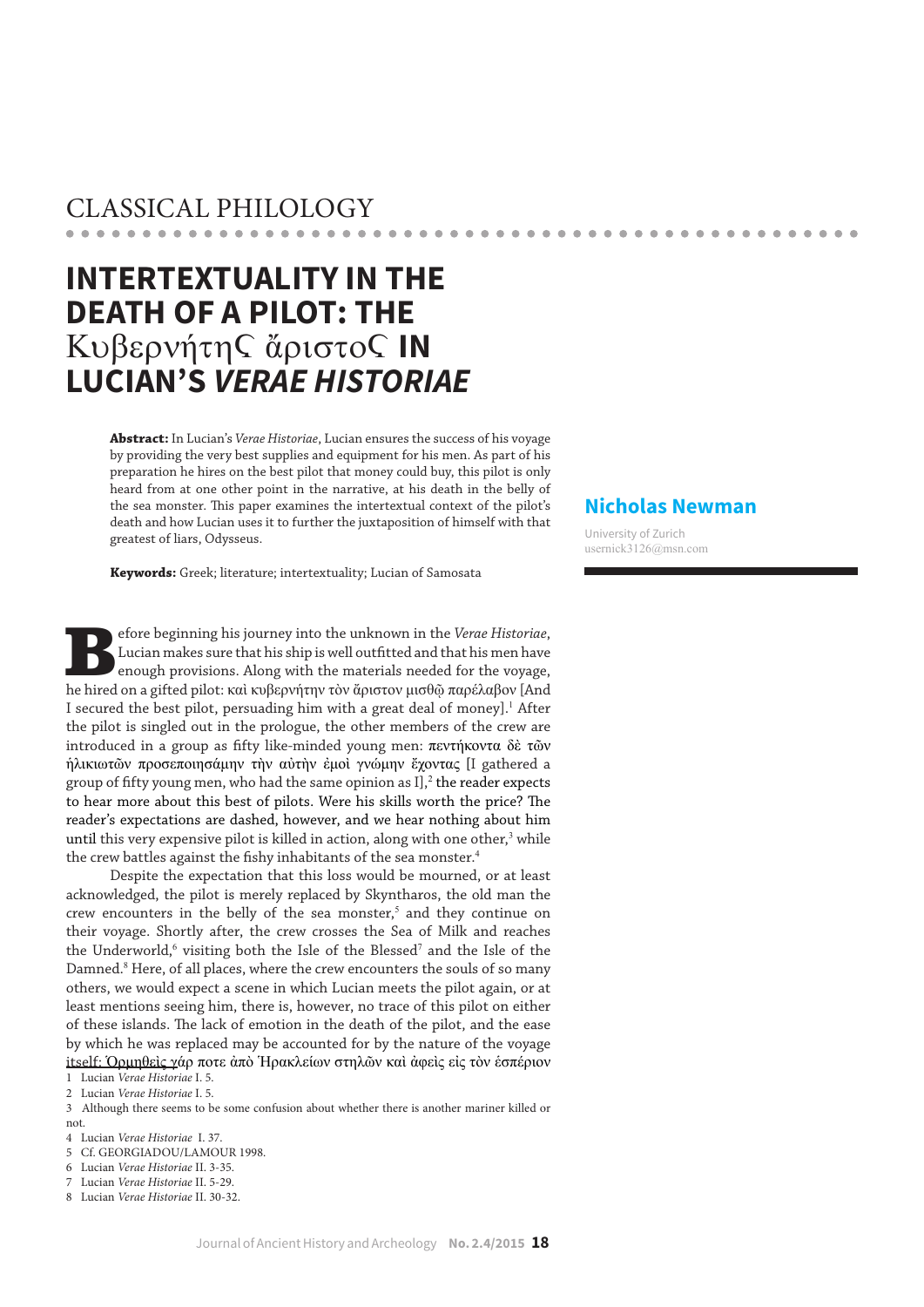ὠκεανὸν [We set forth once from the Pillars of Herakles and sailed into the western ocean].<sup>9</sup> All the experience this pilot had, which made him the "best" pilot, was of little use in this voyage, as it begins where his knowledge ends, beyond the Mediterranean Sea.

In taking up the concept of intertextuality and the "implied reader"<sup>10</sup> and using it in the interpretation of Lucian's *Verae Historiae*, the idea of the audience is of paramount importance. Already in the prologue, Lucian tells his audience, all knowing "implied readers" who exist in Lucian's "imagination,"<sup>11</sup> that that he alludes to many other authors in his work: ἀλλ' ὅτι καὶ τῶν ἱστορουμένων ἕκαστον οὐκ ἀκωμῳδήτως πρός τινας ᾔνικται τῶν παλαιῶν ποιητῶν τε καὶ συγγραφέων καὶ φιλοσόφων...καὶ ὀνομαστὶ ἄν ἔγραφον, εἰ μὴ καὶ αὐτῳ σοι ἐκ τῆς ἀναγνώσεως φαίνεσθαι ἔμελον [Each thing I wrote contains some tacit illusion, not without humor, to ancient poets and historians and philosophers… and I would have mentioned them by name, if they themselves would not be known to you from the reading].<sup>12</sup> The "implied reader" as the "ideal recipient" of this text is able to understand all of the intertextual allusions Lucian uses;<sup>13</sup> this makes him a foil to the actual reader, who may not understand all of these allusions.<sup>14</sup> The construction<sup>15</sup> of an all knowing "implied reader" allows the actual reader a certain freedom in interacting with the text, contributing his own interpretation of the various allusions.<sup>16</sup> The interaction of Lucian's intertextuality and the interpretation of the readers creates a multi-layered narrative in which every scene can and should be interpreted as holding allusion to a wide variety of other texts. The death scene of the pilot is no different, parallels with other sections of the text allowing the reader to find an intertextual connection, at least on one level, with the death scene of Elpenor in the Odyssey.

#### **THE PILOT'S DEATH**

In the belly of the sea monster, the crew decides that they would be safer if they clear out the strange and savage creatures that inhabit it.<sup>17</sup> During the ensuing war, Lucian gives us a casualty list following their first battle: ἀπέθανον δὲ τῶν μὲν πολεμίων ἑβδομήκοντα καὶ ἑκατόν, ἡμῶν δὲ εἷς [καὶ] ὁ κυβερνήτης [Of their troops, one hundred and fifty died, of ours one, [and] the pilot].<sup>18</sup> Like much else in the *Verae Historiae*, however, this death is not as straightforward as it seems.

9 Lucian *Verae Historiae* I. 5.

- 12 Lucian *Verae Historiae* I. 2.
- 13 "Lecteur idéal" PRINCE 1973, 180.

14 And Lucian quickly follows up this praise with several examples of the allusions he is not going to mention.

15 SCHMID 2010, 51-52.

While describing his preparations for the voyage, Lucian tells us that he not only hires on this pilot but: ἔτι δὲ καὶ ὅπλων πολύ τι πλῆθος παρεσκευασάμην [What's more, I prepared a great store of weapons],  $19$  the men are, then, well equipped for a war, unlike the inhabitants of the whale, whose martial readiness Lucian is sure to inquire about before committing to a war with them: «Ὅπλα δὲ τίνα ἐστὶν αὐτοῖς;» «Οὐδέν» ἔφη, «πλὴν τὰ ὀστᾶ τῶν ἰχθύων.» [What type of weapons do they have?" "None," he said, "save the bones of fish].<sup>20</sup> While never specifying, it can be assumed that Lucian, as a man of means, and his men had some military experience, even before their participation in the war between the inhabitants of the sun and the moon (V.H. I. 13-18). In addition to their technological superiority, then, the Greeks also enjoy a tactical advantage over the various fish form races inhabiting the sea monster.

Taking advantage of this, Lucian, together with Skyntharos and the other mariners, develop a plan by which they will defeat their enemy. There is some discouraging news, however, for the Greeks, the fish people number «Πλείους...τῶν χιλίων» [More than…one thousand].<sup>21</sup> This problem is quickly overcome by the mariners thanks to their tactical superiority. Rather than meeting all of these creatures head on, Lucian and his men divide and conquer, defeating the *Psetopodes* and the *Pangouridai* first:

ὁ δὲ ὑπεροπτικῶς ἀποκρινάμενος ἀπεδίωξε τοὺς ἀγγέλους. πρῶτοι οὖν οἱ Ψηττόποδες καὶ οἱ Παγουρίδαι χαλεπαίνοντες τῷ Σκινθάρῳτοῦτο γὰρ ἐκαλεῖτομετὰ πολλοῦ θορύβου ἐπῄεσαν. ἡμεῖς δὲ τὴν ἔφοδον ὑποπτεύοντες ἐξοπλισάμενοι ἀνεμένομεν, λόχον τινὰ προτάξαντες ἀνδρῶν πέντε καὶ εἴκοσι. προείρητο δὲ τοῖς ἐν τῇ ἐνέδρᾳ, ἐπειδὰν ἴδωσι παρεληλυθότας τοὺς πολεμίους, ἐπανίστασθαι· καὶ οὕτως ἐποίησαν. ἐπαναστάντες γὰρ κατόπιν ἔκοπτον αὐτούς, καὶ ἡμεῖς δὲ αὐτοὶ πέντε καὶ εἴκοσι τὸν ἀριθμὸν ὄντεσκαὶ γὰρ ὁ Σκίνθαρος καὶ ὁ παῖς αὐτοῦ συνεστρατεύοντοὑπηντιάζομεν, καὶ συμμίξαντες θυμῷ καὶ ῥώμῃ διεκινδυνεύομεν

[He, however, sent away the messengers, answering them disdainfully. First the *Psetopodes* and the *Pangouridai*, angry with Skintharos (this was his name) attacked with a great ruckus. We, having anticipated their attack, awaited them fully armed, we organized an ambuscade of twenty five men. Those in the ambush were instructed beforehand to rise up and fall upon the enemy when they saw them passing by; and this they did. Falling on them from behind they struck them, and we, being twenty five in number since Skyntharus and his son fought with us, met them, engaging them zealously and hazarded all on our might].<sup>22</sup>

Only after these first peoples are defeated do the mariners turn their sights on the remaining creatures, meeting them head on and defeating them as well:

τῇ ὑστεραίᾳ δὲ καὶ οἱ ἄλλοι αἰσθόμενοι παρῆσαν, τὸ μὲν δεξιὸν κέρας ἔχοντες οἱ Ταριχᾶνεσἡγεῖτο δὲ αὐτῶν Πήλαμοστὸ δὲ εὐώνυμον οἱ Θυννοκέφαλοι, τὸ μέσον δὲ οἱ Καρκινόχειρες· οἱ γὰρ Τριτωνομένδητες τὴν ἡσυχίαν

- 20 Lucian *Verae Historiae*. I. 36.
- 21 Lucian *Verae Historiae* I. 36.

<sup>10</sup> A concept first coined in BOOTH 1983. EAGLETON 1983, 84. ISER 1974.

<sup>11</sup> SCHMID 2009. ISER 1974 and 1978.

<sup>16</sup> BAXTIN 2002, 427-428.

<sup>17</sup> Lucian *Verae Historiae* I. 35.

<sup>18</sup> Lucian *Verae Historiae* I. 37. The [καὶ], which is not seen in the Heinemann edition of 1931 is a bit of an issue. If it is to be ignored, then the pilot is the only one of Lucian's men to die in this battle, if it is to be incorporated in the text, then there is another casualty along with the pilot. This does not, however, pose a problem to the interpretation of the text laid out below, as this mariner remains unnamed and faceless, while the pilot remains the focus of the scene. It is possible that Lucian would add in this other casualty as another irritation that makes the interpretation of the text that much more difficult.

<sup>19</sup> Lucian *Verae Historiae* I. 5.

<sup>22</sup> Lucian *Verae Historiae* I. 36-37.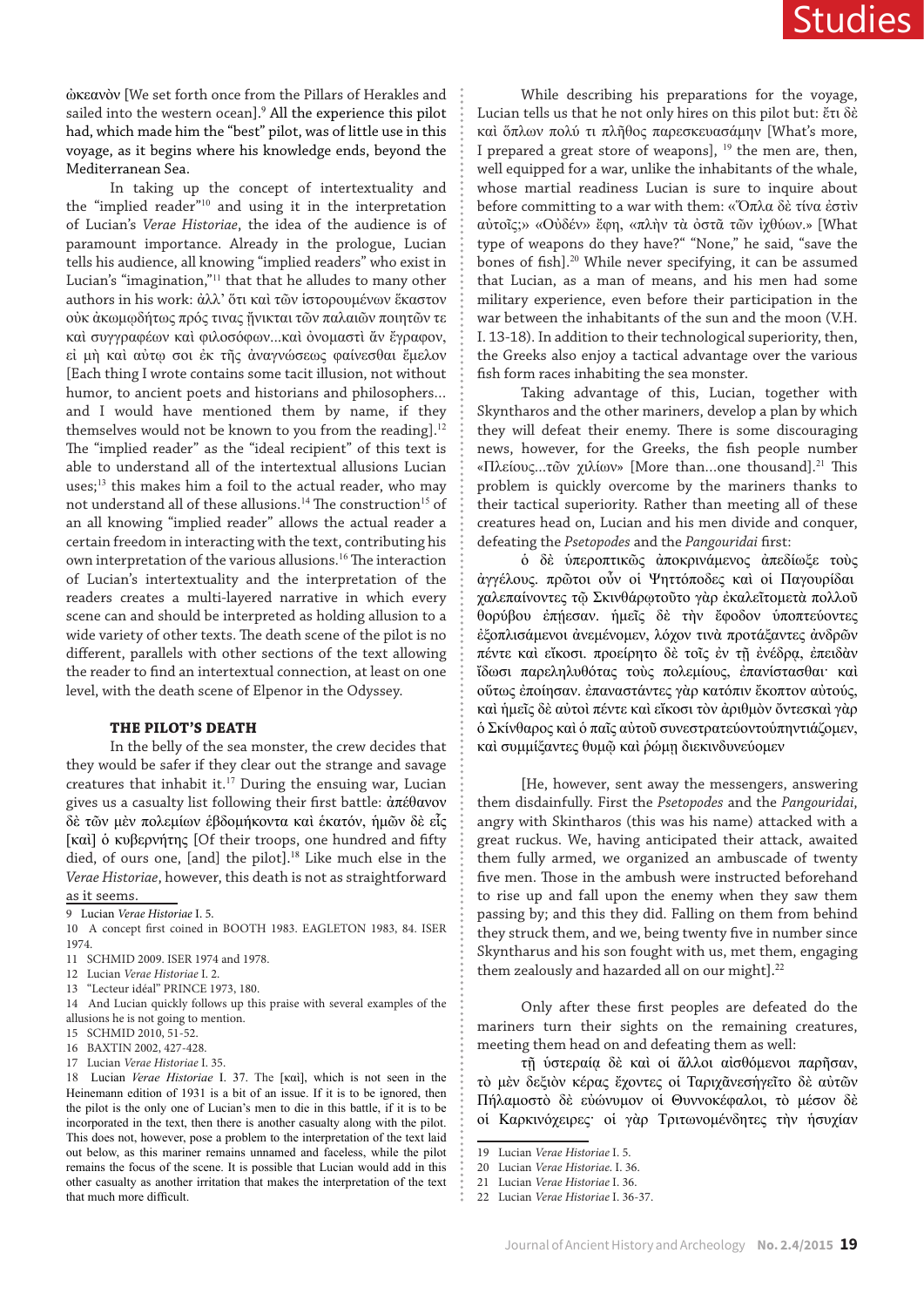ἦγον οὐδετέροις συμμαχεῖν προαιρούμενοι. ἡμεῖς δὲ προαπαντήσαντες αὐτοῖς παρὰ τὸ Ποσειδώνιον συνεμίξαμεν πολλῇ βοῇ χρώμενοι, ἀντήχει δὲ τὸ κῆτος ὥσπερ τὰ σπήλαια. τρεψάμενοι δὲ αὐτούς, ἅτε γυμνῆτας ὄντας, καὶ καταδιώξαντες ές την ΰλην τὸ λοιπὸν ἐπεκρατοῦμεν τῆς γῆς. καὶ μετ' οὐ πολὺ κήρυκας ἀποστείλαντες νεκρούς τε ἀνῃροῦντο καὶ περὶ φιλίας διελέγοντο· ἡμῖν δὲ οὐκ ἐδόκει σπένδεσθαι, ἀλλὰ τῇ ὑστεραίᾳ χωρήσαντες ἐπ᾿ αὐτοὺς πάντας ἄρδην ἐξεκόψαμεν πλὴν τῶν Τριτωνομενδήτων.

[On the next day the others, hearing of what happened, attacked. The *Tarichanes* held the right flank under their commander *Pelamos*, while the *Thunnokephaloi* held the left, the center was held by the Karkinocheires. The *Tritonomendetes* were keeping peace, choosing to fight with neither side. We came upon them at the temple to Poseidon and we engaged with much shouting, the hollow echoed us like a cave. Turning them, since they were fighting nude, and pursuing them to the forest, we ruled over the rest of the land. Not long after, messengers were sent to ask for a truce to see to the dead and to propose friendship; we, however, did not think it right to make an alliance, but on the following day, attacking them again, we destroyed them entirely, all except the *Tritonomendetes*.].<sup>23</sup>

That one of their number, well, perhaps two, Lucian may have said that the pilot dies "and one other," the focus of the report and of the parody seems to be on the pilot, however, as his cause of death is given while the other is mentioned only in passing, dies in this war is not an unreasonable possibility, while they are poorly armed, these sea creatures do outnumber the mariners. It is only when we read how the pilot is killed: τρίγλης πλευρῷ διαπαρεὶς τὸ μετάφρενον [The backbone (or lung) of the mullet pierced through his back.], $^{24}$  that the reader is taken aback. This is the type of weapon that Skyntharos told Lucian the fish people were using, but it would be difficult to kill an unarmed man with this kind of a weapon, much less a fully armed and armored soldier. By having the pilot killed in this way, Lucian removes his death from the realm of the battlefield and creates an almost farcical or comic scene of a man who dies in an almost impossible, easily avoidable way.

#### **OTHER DEATH SCENES**

The death of a member of a ship's crew may not have been an unusual occurrence, the loss of an experienced pilot, however, especially one who is described as Lucian as "the best," would certainly have posed a problem to the success of the mission. Surprisingly, very few of Lucian's men actually do die in the course of the voyage, the pilot is also the first member of the crew to actually die, along with another, unnamed member of their crew, possibly, the two men who succumbed to the attractions of the Vine Women do not die, they are lost to their comrades, but live on as vines and are about to bear fruit themselves.<sup>25</sup> Even when shipwrecked on the other side of the world,<sup>26</sup> there are no casualties reported

among the crew. The only other men to actually be killed in the *Verae Historiae* fall on the island of the Cowheads, shortly before the shipwreck.<sup>27</sup> Since there are so few instances in the narrative in which a mariner is killed, the two scenes in which this happens are immediately linked in the mind of the reader

On the Island of the Cowheads the reader is presented with a dichotomy. Already the name of the island leads the reader to two points of reference, the myth of Theseus and the Minotaur, which is underscored in the description of the inhabitants of this island, who Lucian says: ἐνέμοντο δὲ αὐτὴν ἄνθρωποι ἄγριοι, Βουκέφαλοι, κέρατα ἔχοντες, οἷον παρ᾿ ἡμῖν τὸν Μινώταυρον ἀναπλάττουσιν [The savage men called the Cowheads hold sway (here), these men have horns, as the Minotaur is depicted among us.], $^{28}$  as well as the horse of Alexander the Great. This is further underscored by the fact that the mariners have met both Theseus and Alexander the Great on the voyage, while they were in the Underworld.<sup>29</sup> The expectations which these points of reference bring up in the reader are, to a certain extent, met in the action that takes place on the island. Like the Minotaur, the cow-headed inhabitants of the island are aggressive and cannibalistic, the mariners fall upon the Cowheaders while they are "cutting up the flesh" of the men they had captured in their initial attack, which seems an ironic reversal of humans butchering cattle for food. The military activity one would expect from the name Boukephalos and the realationship this implies with Alexander the Great is also found in this scene, as Lucian and his men do not let the capture and death of their comrades go unavenged, but arm themselves and avenge them: οἱ δὲ λοιποὶ πρὸς τὴν θάλατταν καταφεύγομεν. εἶτα μέντοι πάντες ὁπλισάμενοι οὐ γὰρ ἐδόκει ἡμῖν ἀτιμωρήτους περιιδεῖν τοὺς φίλους ἐμπίπτομεν τοῖς Βουκεφάλοις τὰ κρέα τῶν ἀνῃρημένων διαιρουμένοις· φοβήσαντες δὲ πάντας διώκομεν, καὶ κτείνομέν γε ὅσον πεντήκοντα καὶ ζῶντας αὐτῶν δύο λαμβάνομεν. [We, who remained, fled to the sea. Later we armed ourselves, for we did not think it right to leave our friends unavenged, and fell upon the Cowheads cutting up the flesh of the men they had captured. We put them all to flight and pursued them and we killed around fifty of them and took two of them alive.].<sup>30</sup>

Here the allusions to what seem to be the overt inspiration for this scene end. Rather, much of the scene seems to be inspired by a scene from the Odyssey, the island of *Thrinacia*. <sup>31</sup> Odysseus is warned not to eat the cattle on the island, since they belong to the god Helios, who would be displeased by such sacrilege, which would bring down disaster on them. Odysseus did attempt to heed this warning:

ὣς ἐφάμην, τοῖσιν δ᾽ ἐπεπείθετο θυμὸς ἀγήνωρ. μῆνα δὲ πάντ᾽ ἄλληκτος ἄη Νότος, οὐδέ τις ἄλλος γίγνετ᾽ ἔπειτ᾽ ἀνέμων εἰ μὴ Εὖρός τε Νότος τε.

οἱ δ᾽ ἧος μὲν σῖτον ἔχον καὶ οἶνον ἐρυθρόν, τόφρα βοῶν ἀπέχοντο λιλαιόμενοι βιότοιο . ἀλλ᾽ ὅτε δ ὴ νηὸς ἐξέφθιτο ἤια πάντα , καὶ δὴ ἄγρην ἐφέπεσκον ἀλητεύοντες ἀνάγκῃ, ίχθῦς ὄρνιθάς τε, φίλας ὅ τι χεῖρας ἵκοιτο, 27 Lucian *Verae Historiae* II. 47.

<sup>23</sup> Lucian *Verae Historiae* I. 38-39.

<sup>24</sup> Lucian *Verae Historiae* I. 37.

<sup>25</sup> Lucian *Verae Historiae* I. 8.

<sup>26</sup> Lucian *Verae Historiae* II. 47.

<sup>28</sup> Lucian *Verae Historiae* II. 44.

<sup>29</sup> Lucian *Verae Historiae* II. 8-9.

<sup>30</sup> Lucian *Verae Historiae* II. 44.

<sup>31</sup> Homer *Odyssey*. C.f .also REDMOND 2013, 79-80.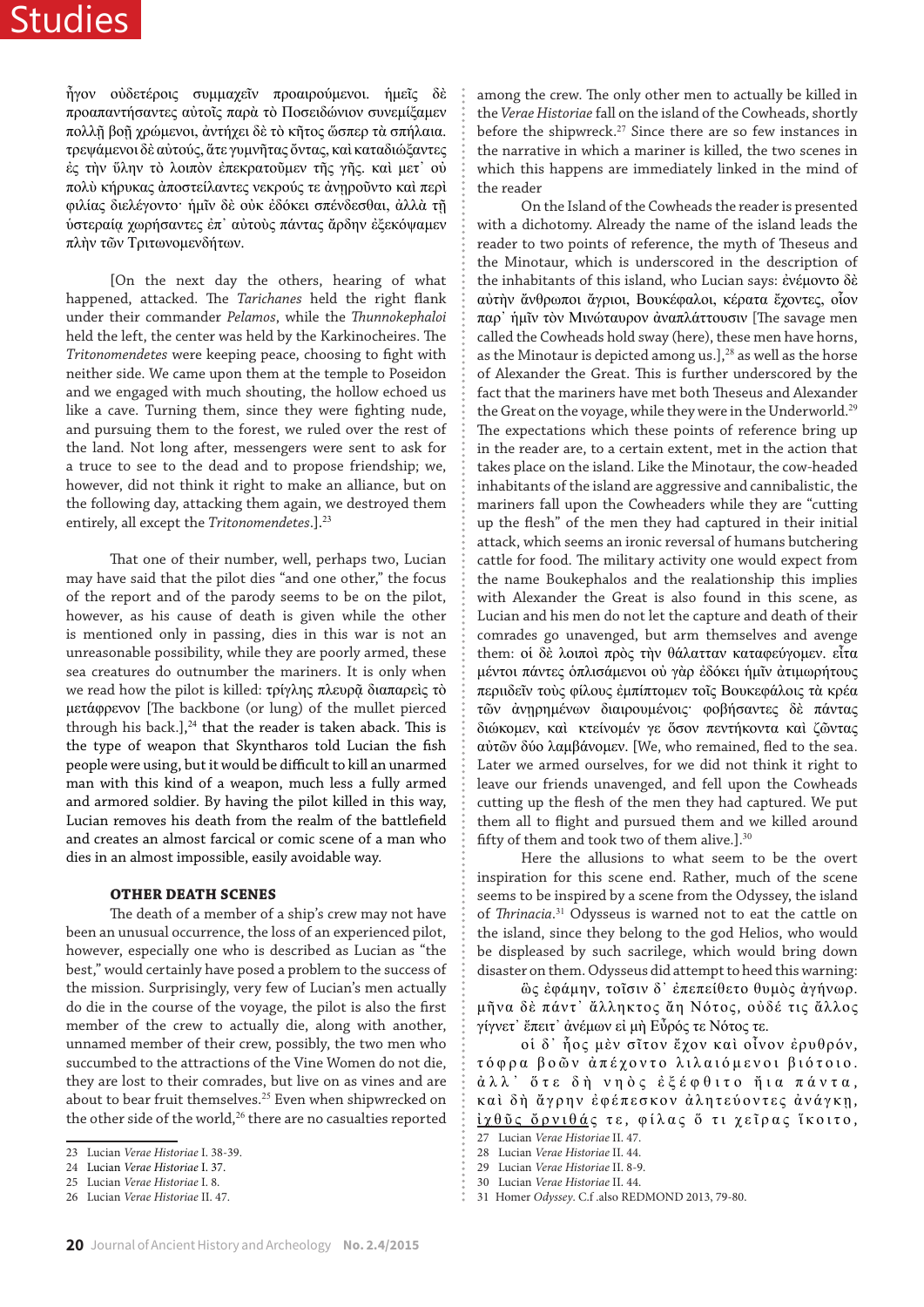γναμπτοῖς ἀγκίστροισιν, ἔτειρε δὲ γαστέρα λιμός: δὴ τότ᾽ ἐγὼν ἀνὰ νῆσον ἀπέστιχον, ὄφρα θεοῖσιν εὐξαίμην, εἴ τίς μοι ὁδὸν φήνειε νέεσθαι. 32

["'So I spoke, and their proud hearts consented. [325] Then for a full month the South Wind blew unceasingly, nor did any other wind arise except the East and the South. "Now so long as my men had grain and red wine they kept their hands from the kine, for they were eager to save their lives.<sup>1</sup> But when all the stores had been consumed from out the ship, [330] and now they must needs roam about in search of game, fishes, and fowl, and whatever might come to their hands—fishing with bent hooks, for hunger pinched their bellies—then I went apart up the island that I might pray to the gods in the hope that one of them might show me a way to go.""].<sup>33</sup>

The dire straits the mariners are in leads them to disregard the warnings, choosing a possibly angry god over definite death by starvation. While Odysseus slept, his men: αὐτίκα δ᾽ Ἠελίοιο βοῶν ἐλάσαντες ἀρίστας ἐγγύθεν , ο ὐ γὰρ τῆλε νεὸς κυανοπρῴροιο βοσκέσκονθ᾽ ἕλικες καλαὶ βόες εὐρυμέτωποι : τὰς δὲ περίστησάν τε καὶ εὐχετόωντο θεοῖσιν, φύλλα δρεψάμενοι τέρενα δρυὸς ὑψικόμοιο : ο ὐ γὰρ ἔχον κρῖ λευκὸν ἐυσσέλμου ἐπὶ νηός. αὐτὰρ ἐπεί ῥ᾽ εὔξαντο καὶ ἔσφαξαν καὶ ἔδειραν , μηρούς τ' έξέταμον κατά τε κνίση έκάλυψαν δίπτυχα ποιήσαντες, ἐπ᾽ αὐτῶν δ ᾽ ὠμοθέτησαν . οὐδ᾽ εἶχον μέθυ λεῖψαι ἐπ᾽ αἰθομένοις ἱεροῖσιν , ἀλλ᾽ ὕδατι σπένδοντες ἐπώπτων ἔγκατα πάντα. 34

["Straightway they drove off the best of the kine of Helios from near at hand, for not far from the dark-prowed ship were grazing the fair, sleek kine, broad of brow. Around these, then, they stood and made prayer to the gods, plucking the tender leaves from off a high-crested oak; for they had no white barley on board the well-benched ship. Now when they had prayed and had cut the throats of the kine and flayed them, they cut out the thigh-pieces and covered them with a double layer of fat and laid raw flesh upon them. They had no wine to pour over the blazing sacrifice, but they made libations with water, and roasted all the entrails over the fire."]<sup>35</sup>

On the island of the Cowheads Lucian too is confronted by a dismal prospect: καὶ σιτία ληψόμενοι, εἴ ποθεν δυνηθείημεν· οὐκέτι γὰρ εἴχομεν ["and we would take on food, if we were able, for we had none."].<sup>36</sup> Like the crew in the Odyssey Lucian's men face the dire prospect of starvation, and they too come across cattle. Although not entirely bovine, these Cowheads, unlike other strange creatures encountered on the voyage so far, do not speak Greek, they low like cows. By having the Cowheads not be able to speak Greek, they are relegated to a more animal like

state than other monsters.<sup>37</sup>

These cattle, however, do not need the protection of a deity, and the presence of a deity is not to be found, like in the rest of the *Verae Historiae*, as they are capable of defending themselves. These cattle do not wait patiently to be slaughtered, but, in a preemptive strike, attack Lucian and his men, carrying off the three men they proceed to butcher. The threat posed by these Cowheads parallels the threat posed to Odysseus' men, in this case the threat of destruction is coming from the cattle themselves rather than through the cattle. The threat also parallels that faced in the belly of the sea monster, a group of aggressive part human part animal creatures are ready to exterminate the intrepid band of explorers, the threat is even more poignant here, as the fish-creatures in the whale would have been content with continued tribute, and it was the cessation of this tribute that prompted the battle. Like the battle in the sea monster, the mariners are well served by their superior weapons and tactics, and are victorious: φοβήσαντες δὲ πάντας διώκομεν, καὶ κτείνομέν γε ὅσον πεντήκοντα καὶ ζῶντας αὐτῶν δύο λαμβάνομεν [we put them to all to flight, killed about fifty of them and took two alive.].<sup>38</sup> The expectation of the reader, built up by the similar setting of the Odyssey and the *Verae Historiae* is shattered. There is to be no disaster here, unlike Odysseus, Lucian is able to keep his men from consuming the cattle, is able to save his men from certain doom. In this way Lucian sets himself up as a superior to Odysseus as a captain and a leader of men.

#### **THE CONTEXT OF THE ODYSSEY**

In every scene in Lucian's *Verae Historiae*, the author layers the parody, allowing the reader to come to a variety of conclusions about what other works are being alluded to. This is one of the most interesting and frustrating aspects of dealing with Lucian.<sup>39</sup> The death of the pilot, as part of the larger battle against the tribes of fish creatures inhabiting the stomach of the sea monster, is no exception. In their commentary on the text, Georgiadou and Larmour point out that Lucian creates a critique of philosophers in the various fish folk they battle, paralleling his work the *Piscator*: "in which various philosophers are represented by different species of fish;"<sup>40</sup> a critique Lucian continues in the absence of the philosophers in the underworld. Von Mӧllendorf also discusses this section, linking the battle both to an ambush in Xenophon's *Hellenica*, <sup>41</sup> as well as to the battle between the inhabitants of the moon and the inhabitants of the sun in Book I. <sup>42</sup> Both commentaries also point out that this scene does seem to contain "some tacit illusion"<sup>43</sup> to the Odyssey. Von Mӧllendorf discusses the battle scene in the context of the slaughter of the suitors by Odysseus, while Georgiadou and Larmour, pointing this out as well, show that Skyntharos, the old man Lucian and his men meet in the belly of the sea monster, is : "reminiscent of both Eumaeus,

÷.

<sup>32</sup> Homer. *Odyssey*. Book 12 Lines 324-334.

<sup>33</sup> Homer *Odyssey* Book 12 Lines 324-334. (MURRAY 1924).

<sup>34</sup> Homer. *Odyssey*. Book 12 Lines 352-363.

<sup>35</sup> Homer. *Odyssey*. Book 12 Lines 352-363.

<sup>36</sup> Lucian *Verae Historiae* II. 44.

<sup>37</sup> Lucian *Verae Historiae* II. 44.

<sup>38</sup> Lucian *Verae Historiae* II. 44.

<sup>39</sup> See below pp. 13-14.

<sup>40</sup> GEORGIADOU/LAMOUR 1998, 166.

<sup>41</sup> Xenophon *HG* 4,8,37-39.

<sup>42</sup> VON MÖLLENDORF 2000, 251.

<sup>43</sup> Lucian *Verae Historiae* I.1.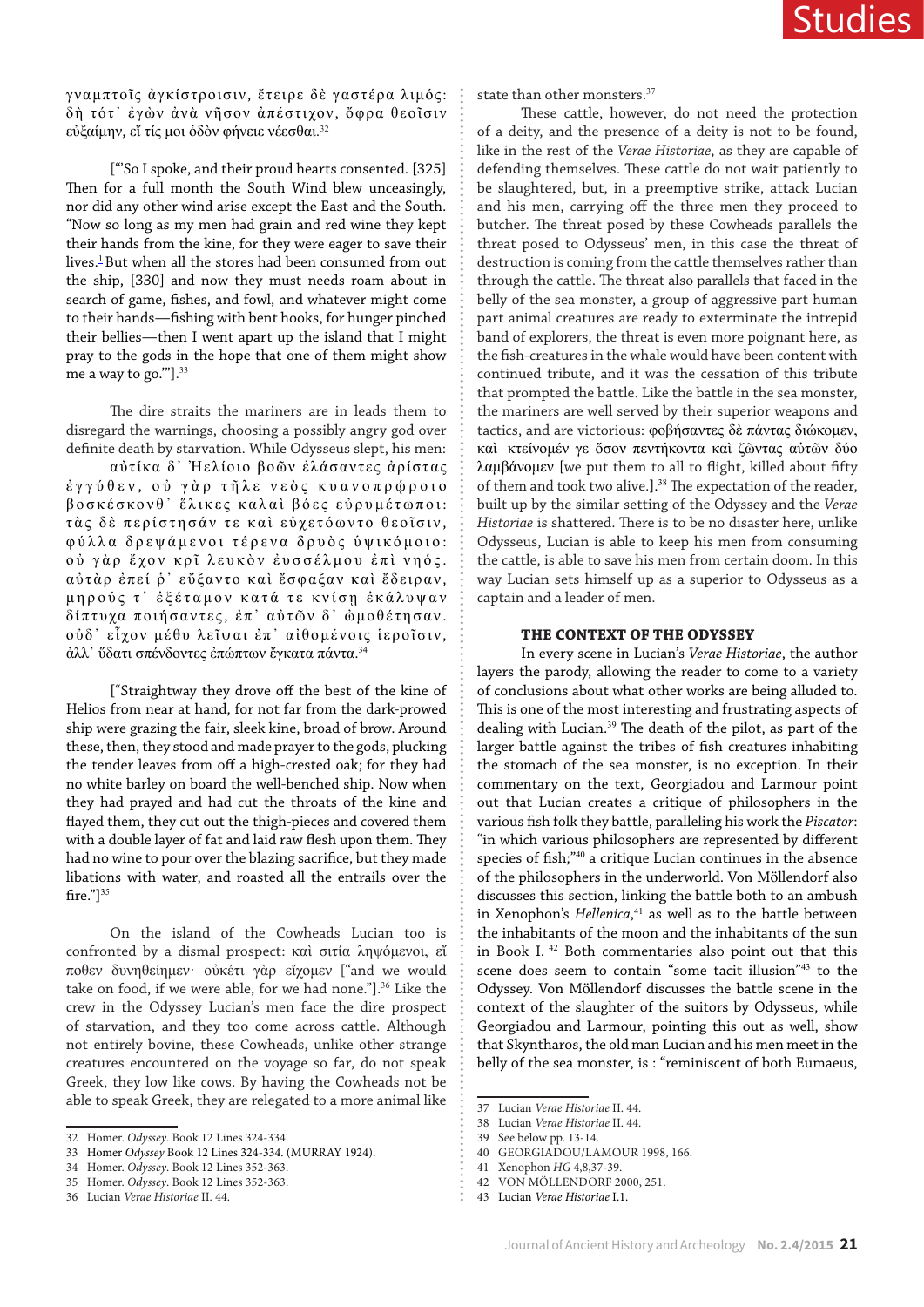# Studies

the noble swineherd, and Laertes, Odysseus' father."<sup>44</sup>

If, then, the larger battle scene in which the death of the pilot takes place can be, at least on one level, associated with the Odyssey, and the only other scene in which members of the crew are killed also parodies the epic tradition, then the pilot's death too may offer a parody to the Odyssey. The question becomes, then, what in the Odyssey is being parodied here? The farcical nature of the pilot's death, makes a possible connection to the death of the youngest member of Odysseus' crew, Elpenor.

ὣς ἐφάμην, τοῖσιν δ᾽ ἐπεπείθετο θυμὸς ἀγήνωρ. οὐδὲ μὲν οὐδ᾽ ἔνθεν περ ἀπήμονας ἦγον ἑταίρους. Έλπήνωρ δέ τις έσκε νεώτατος, ούτε τι λίην άλκιμος ἐν πολέμφ ούτε φρεσὶν ἦσιν ἀρηρώς: ὅ ς μοι ἄνευθ᾽ ἑτάρων ἱεροῖς ἐ ν δώμασι Κίρκης, ψύχεος ἱμείρων , κατελέξατο οἰνοβαρείων . κινυμένων δ᾽ ἑτάρων ὅμαδον καὶ δοῦπον ἀκούσας έξαπίνης ἀνόρουσε καὶ ἐκλάθετο φρεσὶν ἡσιν ἄψορρον καταβῆναι ἰὼν ἐς κλίμακα μακρήν, άλλά καταντικρύ τέγεος πέσεν: έκ δέ οί αύχήν ἀστραγάλων ἐάγη, ψυχὴ δ᾽ Ἄϊδόσδε κατῆλθεν. 45

["'So I spoke, and their proud hearts consented. But not even from thence could I lead my men unscathed. There was one, Elpenor, the youngest of all, not over valiant in war nor sound of understanding, who had laid him down apart from his comrades in the sacred house of Circe, seeking the cool air, for he was heavy with wine. He heard the noise and the bustle of his comrades as they moved about, and suddenly sprang up, and forgot to go to the long ladder that he might come down again, but fell headlong from the roof, and his neck was broken away from the spine, and his spirit went down to the house of Hades.'"].<sup>46</sup>

Initially, the two death scenes do not seem related. Elpenor, as the junior crewman, can in no way be considered the "best," as the pilot of Lucian's vessel is, although he must possess a certain amount of skill (or luck) to have survived the entirety of the Trojan War and all of the dangers faced on the journey home. Nor does he die in battle, like the pilot, instead he falls off of Circe's roof.

Rather than in a one-on-one emulation, Lucian creates his parody on two levels: 1. In the position of the two scenes in their respective narratives. During their stay on the Island of the Blessed, one of the crewmen becomes enamored of Helen, and they decide to escape with a few confederates. Their plan fails, however, and they are caught: οἱ δὲ ὑπὸ προθυμίας ἐλαύνοντες περὶ μεσημβρίαν καταλαμβάνουσιν αὐτοὺς ἄρτι ἐς τὸν γαλακτώδη τοῦ ὠκεανοῦ τόπον ἐμβαίνοντας πλησίον τῆς Τυροέσσης· παρὰ τοσοῦτον ἦλθον διαδρᾶναι [They, driving on with great speed, captured them around noon, just entering the milk ocean near Tyroessa; so close they came to escaping.].<sup>47</sup> By making the Island of Cheese the point beyond which the denizens of the Underworld cannot pass, except apparently Helen, Lucian sets up the Sea of Milk, like the River Styx, 44 GEORGIADOU/LAMOUR 1998, 166.

47 Lucian *Verae Historiae* II. 26.

the border of the Underworld, as both a barrier and a conduit. Using this conduit, Lucian and his men undergo a *katabasis*. The pilot's death occurs in the belly of the sea monster, which comes shortly before this *katabasis* in the narrative, even if temporally relatively far removed from it. In the Odyssey too, Elpenor's death occurs shortly before their *katabasis*, so shortly, in fact, that when Odysseus and his men see his ghost in the Underworld, they were surprised:

πρώτη δὲ ψυχὴ Ἐλπήνορος ἦλθεν ἑταίρου: ο ὐ γάρ π ω ἐτέθαπτο ὑπὸ χθονὸς εὐρυοδείης: σῶμα γὰρ ἐν Κίρκης μεγάρῳ κατελείπομεν ἡμεῖς ἄκλαυτον καὶ ἄθαπτον, ἐπεὶ πόνος ἄλλος ἔπειγε. τὸν μὲν ἐγὼ δάκρυσα ἰδὼν ἐλέησά τ ε θυμῷ , καί μιν φωνήσας ἔπεα πτερόεντα προσηύδων. Ἐλπῆνορ, πῶς ἦλθες ὑπὸ ζόφον ἠερόεντα; ἔφθης πεζὸς ἰὼν ἢ ἐγὼ σὺν νηὶ μελαίνῃ.<sup>48</sup>

[. "'The first to come was the spirit of my comrade Elpenor. Not yet had he been buried beneath the broadwayed earth, for we had left his corpse behind us in the hall of Circe, unwept and unburied, since another task was then urging us on. When I saw him I wept, and my heart had compassion on him; and I spoke and addressed him with winged words: "'Elpenor, how didst thou come beneath the murky darkness? Thou coming on foot hast out-stripped me in my black ship.'"]<sup>49</sup>

2. The second level through which Lucian builds his narrative is the comical, almost farcical nature of the deaths of the two men, both of which temporarily remove the reader from the realm of the epic narrative. We have already discussed the farcical way in which the pilot, armed and armored, is struck down by a fish bone; and in an epic world in which men fall to the *aristeia* of various heroes, eaten by cannibalistic Laestrygonians and Cyclopes and die by the hand of various other mythical creatures, Elpenor's death seem too mundane almost banal. After imbibing too many adult beverages, the young man slips and falls off of the roof. This seems an interesting insert of realism into the narrative, drunken accidents certainly being a leading cause of death, even today.

Nearly as interesting as the similarities in the building of the parody are the differences, especially the differences in how the death is reacted to by the rest of the crew. When Elpenor's ghost is discovered in the underworld, Odysseus is distraught, not having realized that he was dead, and he promises that on his return to Circe's island they would give him a proper funeral. After the report of the pilot's death, there is no further mention of him, not even in the Underworld, and they certainly do not take the time to give him proper funeral rites, as they do not even allow a truce long enough for both sides to collect their dead: καὶ μετ᾿ ού πολύ κήρυκας άποστείλαντες νεκρούς τε άνηροῦντο και περὶ φιλίας διελέγοντο· ἡμῖν δὲ οὐκ ἐδόκει σπένδεσθαι [Not long after, they sent an embassy to discuss the collection of the dead and concerning the establishment of friendship. We, however, did not think it wise to make an alliance.].<sup>50</sup>

<sup>45</sup> Homer *Odyssey* X: 551-560. (Murray, A.T. (trans.) Odyssey. Book 10 lines 550-560.).

<sup>46</sup> Homer *Odyssey* X: 551-560. (MURRAY 1924).

<sup>48</sup> Homer *Odyssey* Book 11: 51-56.

<sup>49</sup> Homer *Odyssey* Book 11: 51-56. (MURRAY 1924).

<sup>50</sup> Lucian *Verae Historiae* I. 39.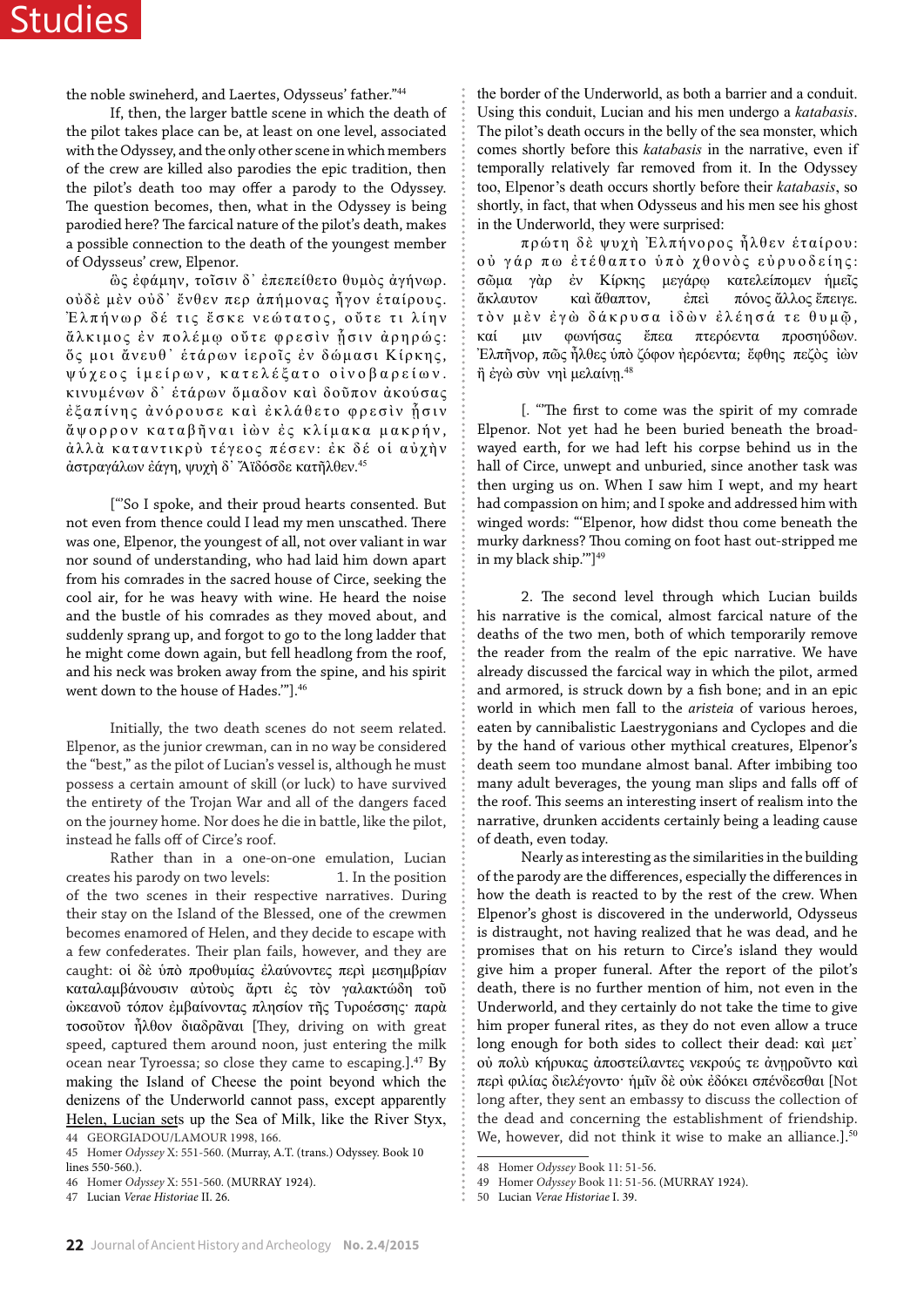When each of these men die too is juxtaposed, while both die shortly before the *katabasis* of their respective crews, the pilot dies just before the fish folk are driven from the inside of the sea monster, allowing Lucian and his men to build themselves a *locus amoenus*. Elpenor dies as Odysseus and his men depart from the *locus amoenus* they found on Circe's island. This juxtaposition gives us a clue to Lucian's purpose for the parody in this scene as well, like the scene with the Cowheads, Lucian shows himself surpassing Odysseus as an adventurer and as a leader of men. Where Odysseus' men are unwilling to set back out on their journey, wishing to remain in their *locus amoenus*, Lucian inspires his own men to continue on their journey, and their reason for leaving the belly of the sea monster is because they grew bored and longed for more adventure.

#### **LUCIAN AND ODYSSEUS**

Despite saying in the prologue<sup>51</sup> that he will not name those to whom he is alluding, complimenting the knowledge of his audience by saying that they will know to whom he is referring, the reader is still presented by a list of authors/ liars to whom he alludes. This opening invites readers to engage in "literary archaeology,"<sup>52</sup> to search for the possible origins for the various episodes and satires offered in the text. Problematic is, however, that Lucian admits to lying about everything he is writing: κἄν ἓν γὰρ δὴ τοῦτο ἀληθεύσω λέγων ὅτι ψεύδομαι [For in one thing only do I tell the truth, that I will lie].<sup>53</sup> By creating this uncertainty Lucian is able to work on two levels. He both encourages his audience to search for these sources of inspiration and "…exposes the fallacy of the very idea of origins, and explores the dangers inherent in the cultural privileging of origins through intentionalist readings…, literary *mimēsis*, and the supremacy of origin-related criteria such as the author and authenticity in literary and textual criticism."<sup>54</sup> Paradoxically, then, very search for this literary *mimēsis*, for a greater understanding of the text, allows the author to create an ambiguity, not only in the purpose of the text, but in the person of the author.<sup>55</sup> This ambiguity is reinforced by the absence of the author's name, which the reader does not know until the underworld scene (V.H. II. 28).<sup>56</sup> This ambiguity creates a vacuum in the mind of the reader, which is filled with those very authors he has no need to tell his audience about: Ctesias of Cnidos, Iambulus and Homer.<sup>57</sup>

 Chief among these, and therefore first in the mind of the reader, is Homer, or rather, Homer's Odysseus, further blurring the line of author and text:<sup>58</sup> ἀρχηγὸς δὲ αὐτοῖς καὶ διδάσκαλος τῆς τοιαύτης βωμολοχίας ὁ τοῦ Ὁμήρου Ὀδυσσεύς [Chief among them and the teacher of such foolishness was Homer's Odysseus.].<sup>59</sup> This setup removes the charge of falsehood one step further from Lucian the narrator: "the charge of deception is transferred from the

56 NI-MHEALLAIGH 2010, 84-85. 57 NI-MHEALLAIGH 2010, 85-86. poet to his character: Homer's Odysseus – not Homer himself – is named as the instructor to all subsequent literary liars. This splitting of author from character is programmatic for the *Verae Historiae*, where Lucian the author professes no intention to deceive his readers, while Lucian the Odyssean character-narrator lies with abandon."<sup>60</sup> Although Lucian connects himself with Odysseus in the mind of the reader, he immediately sets himself up as Odysseus' moral superior, both as author and as "character-narrator." Although Lucian the author, like Odysseus, lies throughout his work, he as at least told the truth this once, and while the lies, like those of Homer, transfer to the character, this Lucian too is sure of himself: ἐν οἷς καὶ Κτησίας ὁ Κνίδιος ἦν καὶ Ἡρόδοτος καὶ ἄλλοι πολλοί. τούτους οὖν ὁρῶν ἐγὼ χρηστὰς εἶχον εἰς τοὐπιὸν τὰς ἐλπίδας· οὐδὲν γὰρ ἐμαυτῷ ψεῦδος εἰπόντι συνηπιστάμην [In which were Ctesias of Cnidos and Herodotus and many others. Seeing them I had great hope for the future, for I am not aware of any lie that I have told.].<sup>61</sup> Interesting is that Odysseus, the greatest liar, is on the Island of the Blessed $62$ while these lesser liars are being punished on the Island of the Damned. Odysseus, however, is not happy on the Island of the Blessed, and wishes to escape and go be with Calypso, a message he has Lucian bring for him, $63$  despite his physical location he is punished for his lies, while Lucian is able to both leave the island, what Odysseus longs to do, and enjoy further adventure and return to the island for eternal happiness when he does die.<sup>64</sup>

It is not only in the matter of lying that Lucian juxtaposes and connects himself to Odysseus, the very means of driving the narrative underscores this interplay between the two heroes. In both the *Odyssey* and the *Verae Historiae*, the action takes place, to a great extent, on a series of islands,<sup>65</sup> the "narrative macrostructure"<sup>66</sup> of the Verae Historiae may correspond to that of the *Odyssey* in a narrative *mimēsis* so that in both "the structural implications of episodes and spaces can be identified in the teleology of the narrative."<sup>67</sup> Both Odysseus and Lucian begin their voyages with a specific goal in mind, for Odysseus this is a *nostos,* he is returning home, and the place of each episode in the overall narrative of the Odyssey is determined by its relation to this *telos*. While the structure of the voyage in the *Verae Historiai* is the same, Lucian setting out with a specific *telos* in mind, the continent on the other side of the world,<sup>68</sup> he must once again juxtapose himself to Odysseus, this is no *nostos* for Lucian, but a voyage driven by no better reason than curiosity,<sup>69</sup> this curiosity, however is used to "transform the past into something literarily new,"<sup>70</sup> something beyond what was done by Odysseus. The "relationship between

- 63 Lucina *Verae Historiae* II. 29.
- 64 Lucian *Verae Historiae* II. 27.

69 Lucian *Verae Historiae* I. 2.

<sup>51</sup> Lucian *Verae Historiae* I. 1.

<sup>52</sup> NI-MHEALLAIGH 2009, 13.

<sup>53</sup> Lucian *Verae Historiae* I. 4.

<sup>54</sup> NI-MHEALLAIGH 2009, 11.

<sup>55</sup> NI-MHEALLAIGH 2010, 84-85.

<sup>58</sup> NI-MHEALLAIGH 2010, 87.

<sup>59</sup> Lucian *Verae Historiae* I. 3.

<sup>60</sup> NI-MHEALLAIGH 2010, 87.

<sup>61</sup> Lucian *Verae Historiae* II. 31.

<sup>62</sup> Lucian *Verae Historiae* II. 22.

<sup>65</sup> The importance of narrative space in the *Verae Historiae*, especially its implications in the dichotomy of lies and truth in the text is discussed in MOSSMAN 2009.

<sup>66</sup> MOSSMAN 2009, 49.

<sup>67</sup> MOSSMAN 2009, 49.

<sup>68</sup> Lucian *Verae Historiae* I. 2.

<sup>70</sup> NI-MHEALLAIGH 2014, 207.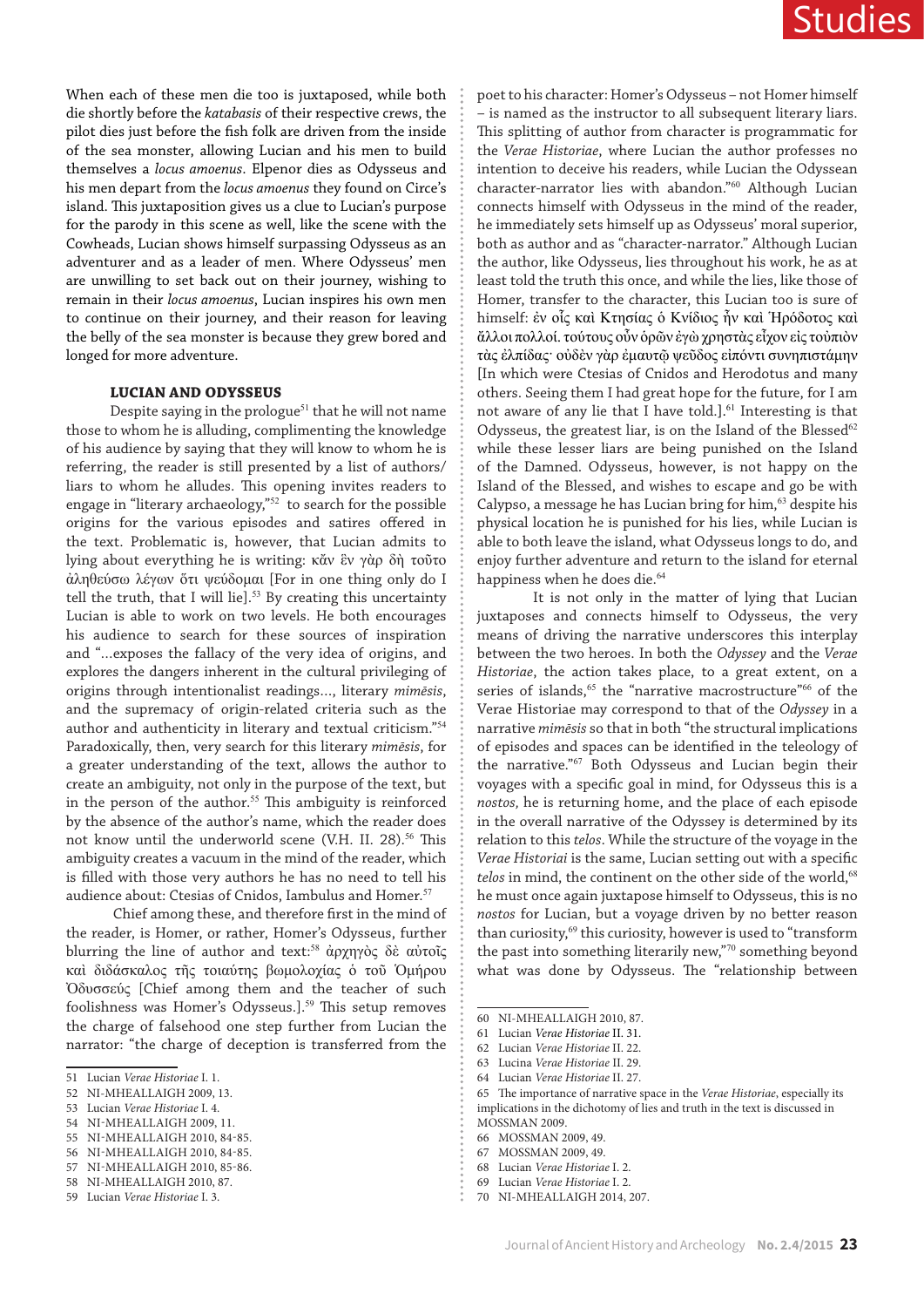# Studies

geography and narrative"<sup>71</sup> becomes especially important in the Odysseus-Lucian relationship in the description Lucian gives of his voyage: Ὁρμηθεὶς γάρ ποτε ἀπὸ Ἡρακλείων στηλῶν καὶ ἀφεὶς εἰς τὸν ἑσπέριον ὠκεανὸν οὐρίῳ ἀνέμῳ τὸν πλοῦν ἐποιούμην [Having set forth beyond the pillars of Herakles and making for the western ocean, we started our voyage with a good following wind.].<sup>72</sup> By underscoring that his voyage starts out by sailing beyond the pillars of Herakles, Lucian immediately elevates his own voyage over that of Odysseus, he has sailed further, even beyond where those greatest of travelers, Dionysus and Herakles have voyaged, $73$  in more unknown waters, putting to shame the voyage of Odysseus, who gets so lost in the Mediterranean!

The relationship of Odysseus and Lucian is best seen in the numerous intertextual allusions to the Odyssey in the *Verae Historiae*, which, despite the element of uncertainty in the literary *mimēsis*, would have struck the reader in almost every episode of the narrative. Since these allusions are so pervasive, it is impossible to discuss them all in the context of this paper.<sup>74</sup> The culmination of these allusions occurs in the scene on the Island of the Blessed.<sup>75</sup> The denizens of the Island of the Damned escape from their island and attack the Island of the Blessed, they are repulsed and Homer creates a new epic poem to celebrate the victory, $76$  unfortunately only the first line of this poem survived the rest of Lucian's voyage: Νῦν δέ μοι ἔννεπε, Μοῦσα, μάχην νεκύων ἡρώων [Sing to me now, Muse, of the battle of the dead heroes.].<sup>77</sup> By writing a new epic poem, Homer transcends his earlier two works, combining the theme of the Iliad with the style of the opening of the Odyssey: ἄνδρα μοι ἔννεπε, μοῦσα, πολύτροπον, ὃς μάλα πολλὰ [Sing to me Muse of the well travelled man, who wandered much].<sup>78</sup> By opening this new epic in the same style as the *Odyssey*, Homer takes the *Odyssey* away from Odysseus and opens it to include all of the heroes who fought in the battle, a tale which would include Lucian, who was present even if the text does not specify whether he fought in the battle or not.<sup>79</sup> Giving Lucian the epic poem to bring home with him also has a transformative effect, especially in light of the author-character ambiguity discussed above. $^{80}$  Giving the poem to Lucian allows Lucian the author to become Homer, not only does he, if associated with Lucian the character, receive the poem, he, as author, in fact writes the poem. As a result of this, Lucian the author becomes Homer the author, and Lucian the character is able to take on not only the same position in relationship to Lucian the author as Odysseus the character has to Homer the author, but his very identity.

Of these numerous scenes in the *Verae Historiae* in

which Lucian creates an allusion to the Odyssey, the two scenes in which members of Lucian's crew die are especially used to further the image of Lucian as a new and improved Odysseus. On the island of the Cowheads, this is because Lucian is able to save his men in a situation in which all of Odysseus' men die. We have discussed how the juxtaposition of Elpenor and the pilot underscore the adventurous spirit of Lucian and his crew, the connection created by Lucian between the pilot's death and that of Elpenor, however, helps to build on the same foundation as the scene with the Cowheads, Lucian is not only a more adventurous captain, he is a more competent captain. The pilot's absence in the underworld, a logical place to expect to see him again, especially as Odysseus sees Elpenor there; in the complete lack of response to the death of the pilot, the reader is reminded of the extravagant way in which Elpenor, the youngest of Odysseus' crew is treated.

νῦν δέ σε τῶν ὄπιθεν γουνάζομαι, οὐ παρεόντων, πρός τ᾽ ἀλόχου καὶ πατρός, ὅ σ᾽ ἔτρεφε τυτθὸν ἐόντα, Τηλεμάχου θ᾽, ὃν μοῦνον ἐνὶ μεγάροισιν ἔλειπες: οἶδα γὰρ ὡς ἐνθένδε κιὼν δόμου ἐξ Ἀίδαο νῆσον ἐ ς Αἰαίην σχήσεις ἐυεργέα νῆα : ἔνθα σ᾽ ἔπειτα, ἄναξ, κέλομαι μνήσασθαι ἐμεῖο. μή μ᾽ ἄκλαυτον ἄθαπτον ἰὼν ὄπιθεν καταλείπειν νοσφισθείς, μή τοί τι θεῶν μήνιμα γένωμαι, ἀλλά με κακκῆαι σὺν τεύχεσιν, ἅσσα μοι ἔστιν, σῆμά τέ μοι χεῦαι πολιῆς ἐπὶ θινὶ θαλάσσης, ἀνδρὸς δυστήνοιο καὶ ἐσσομένοισι πυθέσθαι . ταῦτά τέ μοι τελέσαι πῆξαί τ᾽ ἐπὶ τύμβῳ ἐρετμόν, τῷ καὶ ζωὸς ἔρεσσον ἐὼν μετ᾽ ἐμοῖς ἑτάροισιν. 81

["'Now I beseech thee by those whom we left behind, who are not present with us, by thy wife and thy father who reared thee when a babe, and by Telemachus whom thou didst leave an only son in thy halls; for I know that as thou goest hence from the house of Hades thou wilt touch at the Aeaean isle with thy well-built ship. There, then, O prince, I bid thee remember me. Leave me not behind thee unwept and unburied as thou goest thence, and turn not away from me, lest haply I bring the wrath of the gods upon thee. Nay, burn me with my armour, all that is mine, and heap up a mound for me on the shore of the grey sea, in memory of an unhappy man, that men yet to be may learn of me. Fulfil this my prayer, and fix upon the mound my oar wherewith I rowed in life when I was among my comrades." $]$ <sup>82</sup>

Elpenor's wish is fulfilled at the beginning of Book XII, and he is given his funeral rites and buried with his oar marking his grave. This is in contrast to so many other warriors who went to Troy with Odysseus, and whose bodies litter the Mediterranean, or were eaten by cannibals. This juxtaposition between the pilot and Elpenor serves to remind the reader of the numerous men, all of them in fact, lost over the course of the voyage to Ithaca, this in contrast to the five men killed and a few captured along the much more perilous journey beyond the Pillars of Hercules, making Lucian not only a new Odysseus, but a better Odysseus.

<sup>71</sup> MOSSMAN 2009, pg. 47.

<sup>72</sup> Lucian *Verae Historiae* I. 5.

<sup>73</sup> Lucian *Verae Historiae* I. 7.

<sup>74</sup> Several such allusions, the Island of the Cowheads to the cattle of Helios, for example, as well as the battle against the fish people in the belly of the sea monster and its connection to the slaughter of the suitors after Odysseus' return to Ithaca. For other such allusions please see VON MÖLLENDORF 2000 and GEORGIADOU/LAMOUR 1998.

<sup>75</sup> Lucian *Verae Historiae* II. 23.

<sup>76</sup> Lucian *Verae Historiae* II. 24.

<sup>77</sup> Lucian *Verae Historiae* II. 24.

<sup>78</sup> Homer *Odyssey* I: 1. 79 Lucian *Verae Historiae* II. 24.

<sup>80</sup> See above pg. 14.

<sup>81</sup> Homer *Odyssey* 11. 66-78.

<sup>82</sup> Homer *Odyssey* 11. 66-78. (MURRAY 1924).